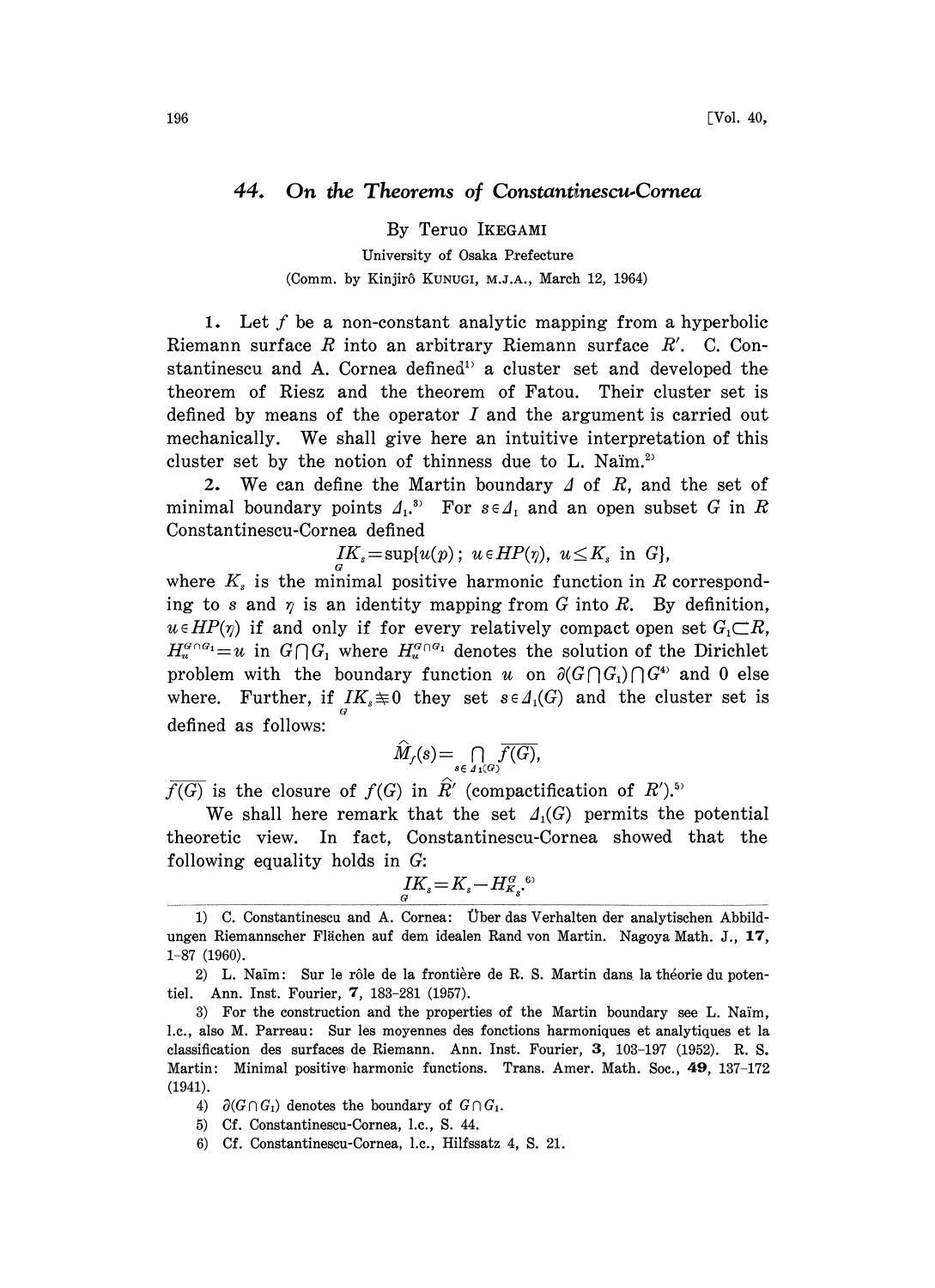On the other hand, L. Naïm defined the thinness of a set at the minimal boundary point and gave the criterion:<sup>7</sup> "the set  $F\subset R$  is. thin at  $s \in A_1$  if and only if  $C_{K_s}^{R-k} \cong K_s$ , where  $C_{K_s}^{R-k}$  denotes the ex-<br>tremization of  $K_s$  on  $R-F''$ .<sup>8)</sup> If  $R-F$  is open then  $C_{K_s}^{R-k} = H_{K_s}^{R-k}$  in<br> $R-F$ . Hence we can get the relation:  $s \in A(G)$  implies tha tremization of  $K_s$  on  $R-F''$ .<sup>8</sup> if  $R-F$  is open then  $\mathcal{E}_{K_s}^{R-F}=H_{K_s}^{R-F}$  in  $R-F$ . Hence we can get the relation:  $s \in A_1(G)$  implies that the set  $R-G$  is thin at s and vice versa.

From this point of view some properties of  $\Lambda_1(G)$  are easily seen, for example,  $A_1(G_1) \cap A_1(G_2) = A_1(G_1 \cap G_2)$  is verified as follows: if F is thin at s and  $F_2 \nightharpoonup F_1$  then  $F_2$  is also thin at s, therefore  $A_1(G_1) \cap A_1(G_2) \supset A_1(G_1) \cap G_2$ .

$$
d_1(G_1) \bigcap d_1(G_2) \bigcirc d_1(G_1 \bigcap G_2).
$$

On the other hand, if  $F_1$  and  $F_2$  are thin at s then  $F_1 \bigcup F_2$  is thin at s, therefore

$$
\varLambda_1(G_1) \cap \varLambda_1(G_2) \subset \varLambda_1(G_1 \cap G_2).
$$

. Next, we shall give <sup>a</sup> proof of the theorem of Riesz from our point of view.

**Lemma.** If  $u$  is a positive harmonic function in  $R$  and

$$
u(p) = \int_{\sigma}^{R} K_s(p) d\mu(s)
$$
  

$$
\tilde{u}^{(0)}_s \text{ in } R \text{ then}
$$
  

$$
\mathcal{E}^F_u(p) = \int \mathcal{E}^F_{K_s}(p) d\mu(s).
$$

*Proof.* It is known that  $\mathcal{C}_u^F(p) = \int u(q)d\epsilon'_p(q)$  where  $d\epsilon'_p$  denotes the mass-distribution defined by sweeping out the unit mass at  $p$ on F. For  $(q, s) \in F \times \Lambda_1$ ,  $K_s(q)$  is a positive measurable function in  $(q, s)$  we can adapt the Fubini's theorem:

$$
\mathcal{E}_u^F(p) = \int u(q)d \epsilon_p'(q) = \int \left[ \int_{a_1}^{\Delta} K_s(q)d\mu(s) \right] d\epsilon_p'(q)
$$
  
= 
$$
\int \left[ \int_{a_1}^{\Delta} K_s(q)d \epsilon_p'(q) \right] d\mu(s)
$$
  
= 
$$
\int_{a_1}^{\Delta} \mathcal{E}_{K_s}^F(p) d\mu(s).
$$

Before stating the theorem of Riesz, we shall define some notions. Let us assume that  $R'$  is also hyperbolic, then we can construct the Martin space  $\hat{R}'$ .<sup>10</sup> The set  $\hat{A}'$  in  $\hat{R}'$  is polar if there exists a positive superharmonic function  $S'$  such that

$$
\lim_{\substack{p' \to q' \\ P' \to q'}} S'(p') = +\infty \text{ holds for each } \hat{q}' \in \hat{A}'.
$$
  
The *canonical* representation of 1:  

$$
1 = \int K_s dx(s)
$$

 $\frac{J}{41}$ 

and  $F$  is a set of  $\mathcal G$ 

<sup>7)</sup> Cf. L. Naim, l.c., p. 201 and théorème 5, p. 205.

<sup>8)</sup> Cf. L. Nam, 1.c., p. 192.

<sup>9)</sup> The set of  $\mathcal{F}_{\sigma}$  is defined as the set which is a union of countable closed sets.

<sup>10)</sup> Cf. L. Nam, 1.c., p. 192.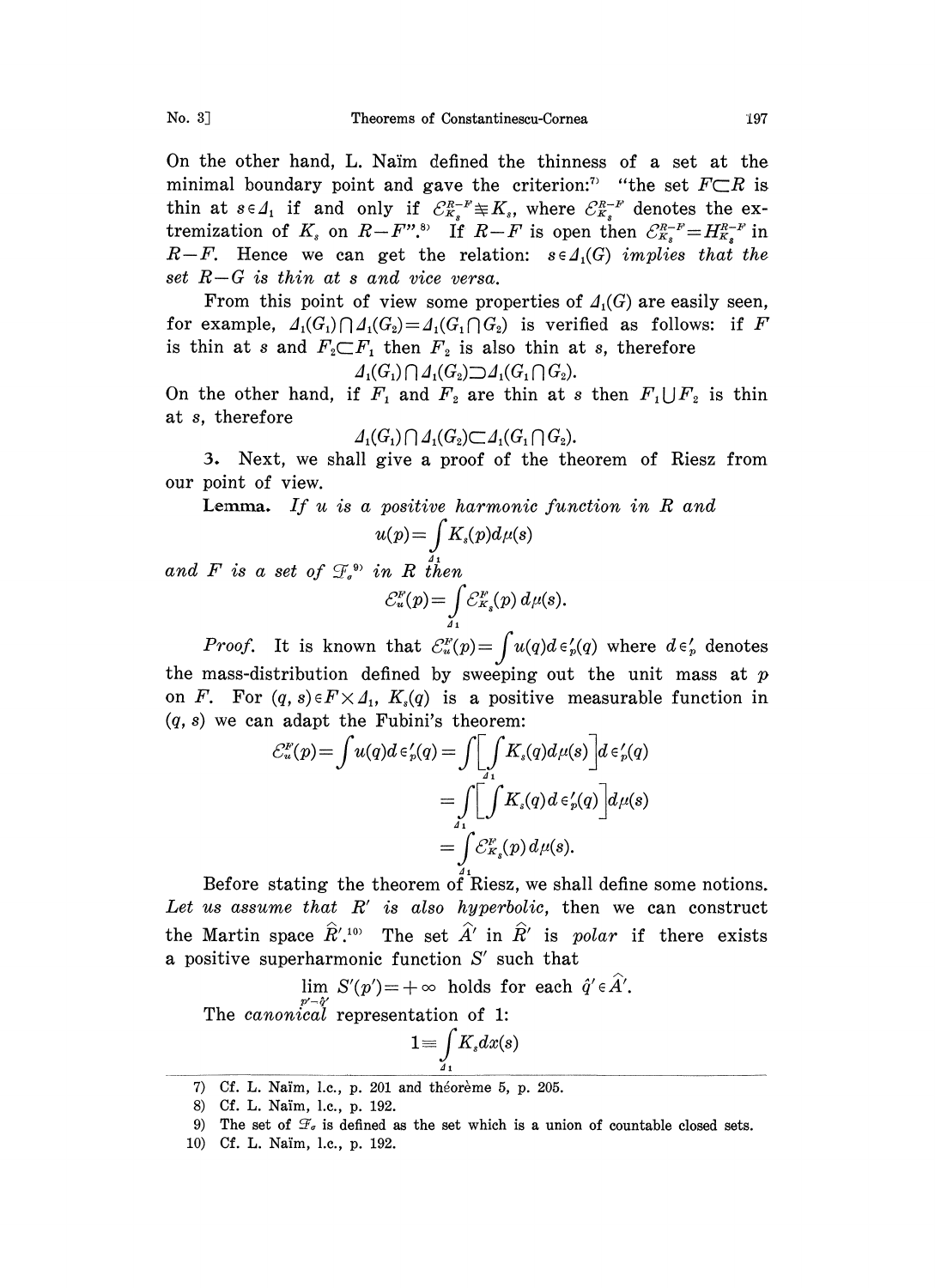gives the mass-distribution  $\chi^{(1)}$ . Let A be the Borel subset of  $\Lambda$ , if  $\chi(A)=0$  then we shall say that A is of harmonic measure zero.

Theorem of Riesz. Let  $\hat{A}'$  be a polar set on  $\hat{R}'$ . For some set  $A\subset A_1$ , if the relation  $\widehat{M}_f(s)\subset \widehat{A}'$  holds for every  $s\in A$ , then A is of harmonic measure zero.

*Proof.* Let S' be a positive superharmonic function on  $R'$  such that  $S'(f(p_0)) \neq +\infty^{12}$ 

and

$$
\lim_{p' \to \hat{q}' \in \hat{A}'} S'(p') = +\infty.
$$
\nWe write for each  $\alpha > 0$   
\n
$$
G'_{\alpha} = \{p' \in R'; S'(p') > \alpha\}
$$
\n
$$
G_{\alpha} = f^{-1}(G'_{\alpha}).
$$

 $G_{\alpha} = f^{-1}(G_{\alpha}^{\prime}).$ <br>Let s belong to A then for every  $\alpha > 0$  there exists an  $\varepsilon > 0$  such that  $G'(\hat{M}_f(s), \varepsilon) \subset G'_s$ , where  $G'(\hat{M}_f(s), \varepsilon)$  denotes the intersection of R' and the  $\varepsilon$ -neighbourhood of  $\hat{M}_r(s)$  in the Martin space  $\hat{R}'$ , then  $s \in A_1(f^{-1}(G'(\hat{M}_t, \varepsilon))\subset A_1(G_{\alpha})$  therefore we shall have for every  $\alpha > 0$ ,  $A\subset A_1(G_\alpha)$ . If we show that lim  $\chi(A_1(G_\alpha))=0$ , then we shall get A is of harmonic measure zero. The proof of  $\lim_{\alpha \to \infty} \chi(\Lambda_1(G_\alpha))=0$  is as follows: we shall write  $S(p) = S'(f(p))$ , then S<sup>atto</sup> a positive superharmonic function on R, and

$$
\frac{1}{\alpha}S>1 \qquad \qquad \text{on } G_{\alpha}
$$

therefore

$$
\frac{1}{\alpha}S \geq \mathcal{C}_1^{R-G_{\alpha}} \quad \text{in } R.
$$

From  $1=\int K_s d\chi(s)$  and the preceding lemma  $\mathcal{E}_1^{R-q_a} = \int_{A_1}^{A_1} \mathcal{E}_{K_s}^{R-q_a} d\chi(s) = \int_{A_1(G_{\sigma})} \mathcal{E}_{K_s}^{R-q_a} d\chi(s) + \int_{A_1-A_1(G_{\sigma})} \mathcal{E}_{K_s}^{R-q_a} d\chi(s).$ 

For  $s \in A_1(G)$ ,  $R-G_\alpha$  is thin at s and R is not thin at s therefore  $G_\alpha$ is not thin at s hence  $\mathcal{C}_{K_s}^{R-d} \equiv K_s$ . Hence

$$
\frac{1}{\alpha}S(p) \geq C_1^{R-G_{\alpha}}(p) \geq \int_{A_1(G_{\alpha})} K_s(p) d\chi(s).
$$

For  $p=p_0$  we get  $\frac{1}{\alpha}S(p_0)\geq \chi(\Lambda_1(G_\alpha))$  and  $\alpha\to+\infty$  we get the desired result.

4. Constantinescu-Cornea showed that for an open set  $G\subset\mathbb{R}$ ,

11) cf. L. Nam, 1.c., p. 193.

<sup>12)</sup>  $p_0$  is the point of normalization for Martin's kernel  $K_s(p)$  — that is for p, q in R and for Green function of R,  $g(p, q)$ ,  $K_q(p) = \frac{g(p, q)}{g(p_0, q)}$